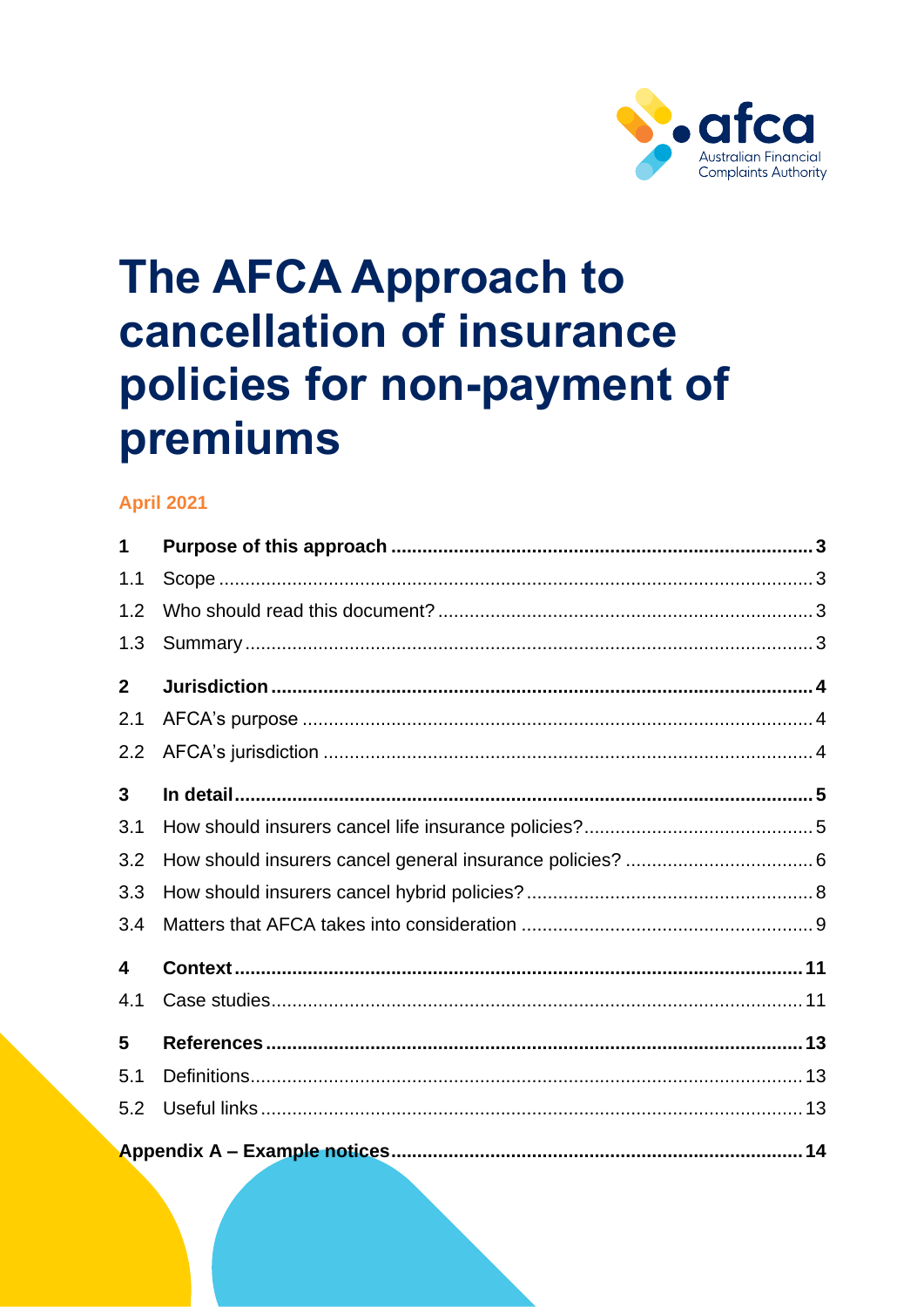We have created a series of AFCA Approach documents, such as this one, to help consumers and financial firms better understand how we reach decisions about key issues.

These documents explain the way we approach some common issues and complaint types that we see at AFCA. However, it is important to understand that each complaint that comes to us is unique, so this information is a guide only. No determination (decision) can be seen as a precedent for future cases, and no AFCA Approach document can cover everything you might want to know about key issues.

The AFCA Approach to cancellation of insurance policies for  $\mathcal{A}_1$  of  $\mathcal{A}_2$  of  $\mathcal{A}_3$  of  $2$  of 18 of 18 of 18 of 18 of 18 of 18 of 18 of 18 of 18 of 18 of 18 of 18 of 18 of 18 of 18 of 18 of 18 of 18 of 18 of 1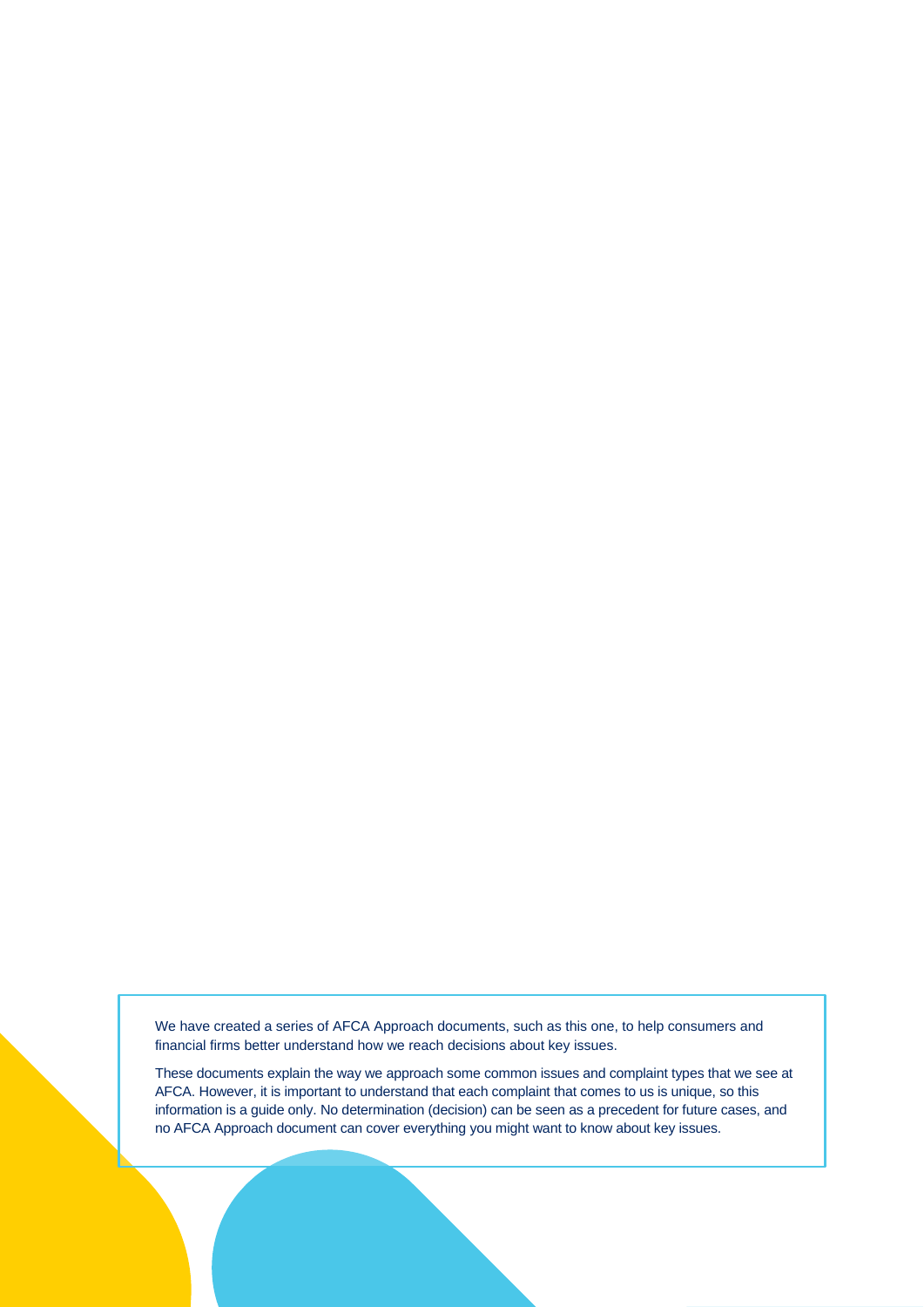# <span id="page-2-0"></span>1 Purpose of this approach

# <span id="page-2-1"></span>**1.1 Scope**

The purpose of AFCA's approach documents is to explain how we look at common issues and complaint types. This approach outlines how AFCA investigates and resolves complaints when an insurer cancels a policy due to non-payment of an insurance premium.

This approach is consistent with AFCA's obligation to deal with complaints in a cooperative, efficient and timely way and to make decisions that are fair in all the circumstances. It is important to understand that each complaint that comes to us has a unique set of facts and this information is a guide only.

# <span id="page-2-2"></span>**1.2 Who should read this document?**

- Financial firms, consumers and consumer representatives who have a complaint at AFCA that involves an insurer cancelling a policy due to non-payment of an insurance premium.
- Anyone who wants to understand AFCA's approach to these types of disputes.

# <span id="page-2-3"></span>**1.3 Summary**

AFCA approaches complaints about cancellation of insurance policies for nonpayment on the basis that section 210(5) of the Life Insurance Act applies to the cancellation of all life insurance policies.

A life policy can only be cancelled due to non-payment of the premium if the insurer provides notice following section 210(5) of the *Life Insurance Act 1995* (Cth) (Life Insurance Act).

A general insurance policy can only be cancelled due to non-payment of the premium if the insurer provides notice following section 59 of the *Insurance Contracts Act 1984* (Cth) (ICA). An exception to this is if the premium is payable in seven or more instalments in a year and the insurer cancels the policy in a way that complies with section 62 of the ICA.

If there is a hybrid policy (i.e. a general insurance policy and a life insurance policy bundled together), then notice must be given in a way that satisfies both section 210(5) of the Life Insurance Act and section 59 of the ICA.

Helpful examples of compliant notices are included in Appendix A.

AFCA's approach however is to do what is fair in all the circumstances. This means that AFCA may decide the outcome differently to the strict application of the relevant law. For example: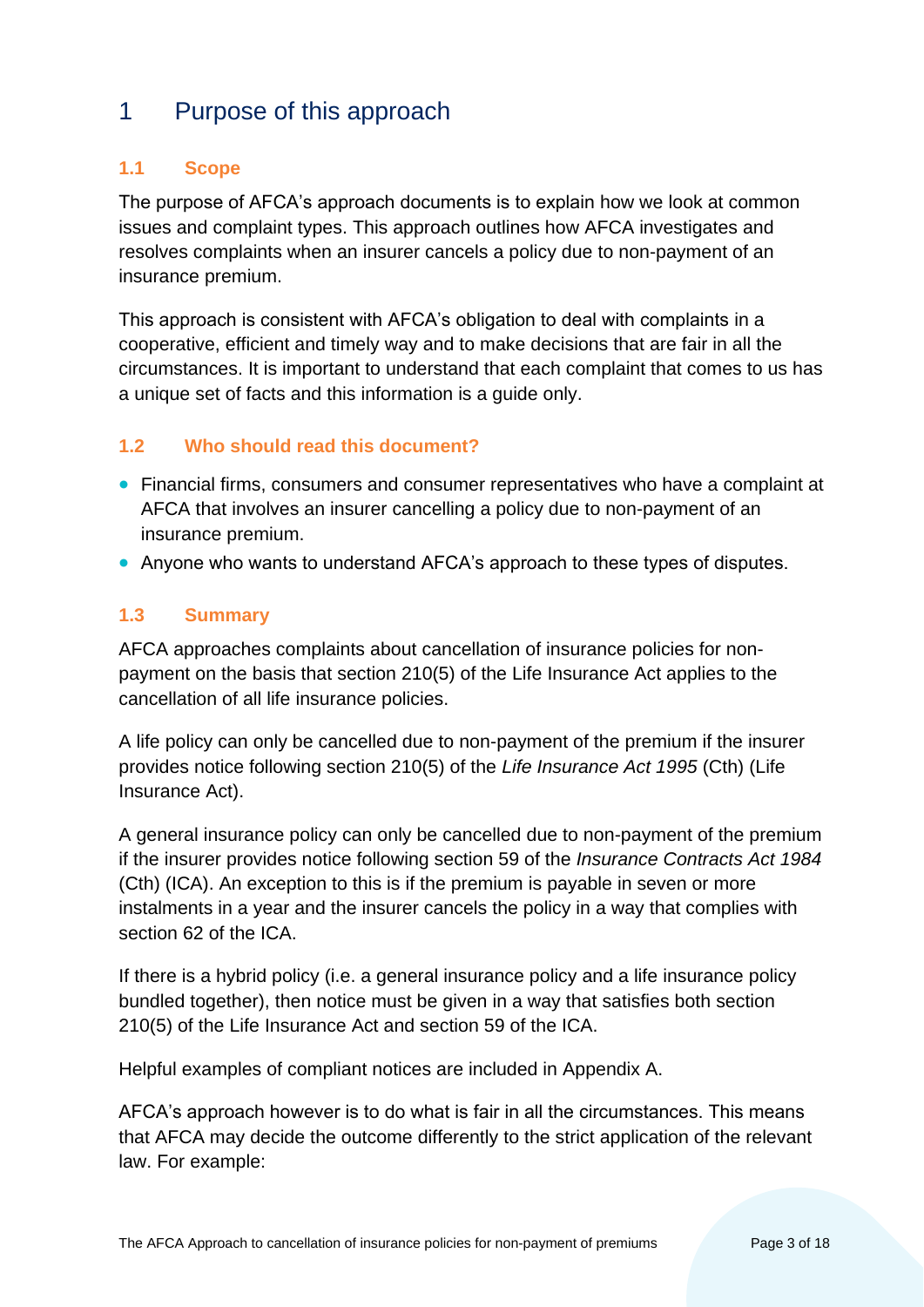- If a consumer has made all reasonable efforts to pay the premium, but has not done so, we may decide that it would be unfair to cancel the policy
- If the insurer's notice is clear and unambiguous but contains a small error (e.g. the date of cancellation is wrong), we may decide that the notice is effective.

# <span id="page-3-0"></span>2 Jurisdiction

# <span id="page-3-1"></span>**2.1 AFCA's purpose**

AFCA is the independent external dispute resolution (**EDR**) scheme for the financial services sector. AFCA's purpose is to provide fair, independent and effective solutions for financial disputes. We do this by providing fair dispute resolution services. We also work with financial firms to improve their processes and standards of service to minimise future complaints. In addition to resolving financial complaints, AFCA identifies, resolves and reports on systemic issues and serious contraventions of the law.

# <span id="page-3-2"></span>**2.2 AFCA's jurisdiction**

AFCA can consider complaints against financial firms that are members of AFCA.

When a complaint is not resolved by agreement, negotiation or conciliation, we make a decision. Our decision reflects what is fair in all the circumstances having regard to legal principles, applicable industry codes or guidance, good industry practice and previous decisions of AFCA or predecessor schemes (which are not binding).<sup>1</sup>

When assessing conduct of a financial firm, we have regard to the law, codes, and standards of industry practice that were in place at the time of the conduct.

We may decide that a financial firm must compensate a consumer for direct financial loss, indirect financial loss or non-financial loss.<sup>2</sup> We may also decide that a financial firm is required to take, or refrain from taking, particular actions. If a consumer accepts our decision, the financial firm is bound by that decision.<sup>3</sup>

#### **Fair in all the circumstances**

Our decisions are intended to reflect what is fair in the circumstances of each complaint. This includes providing a fair outcome in cases where we find an error or breach has occurred.

In assessing what is fair, we apply a standard of fairness which focuses on concepts such as fair dealing, fair treatment and fair service. This allows us to assess the

<sup>1</sup> <sup>1</sup> See AFCA Rule A.14.2.

<sup>2</sup> See AFCA Rule D.3.

<sup>3</sup> See AFCA Rule A.15.3.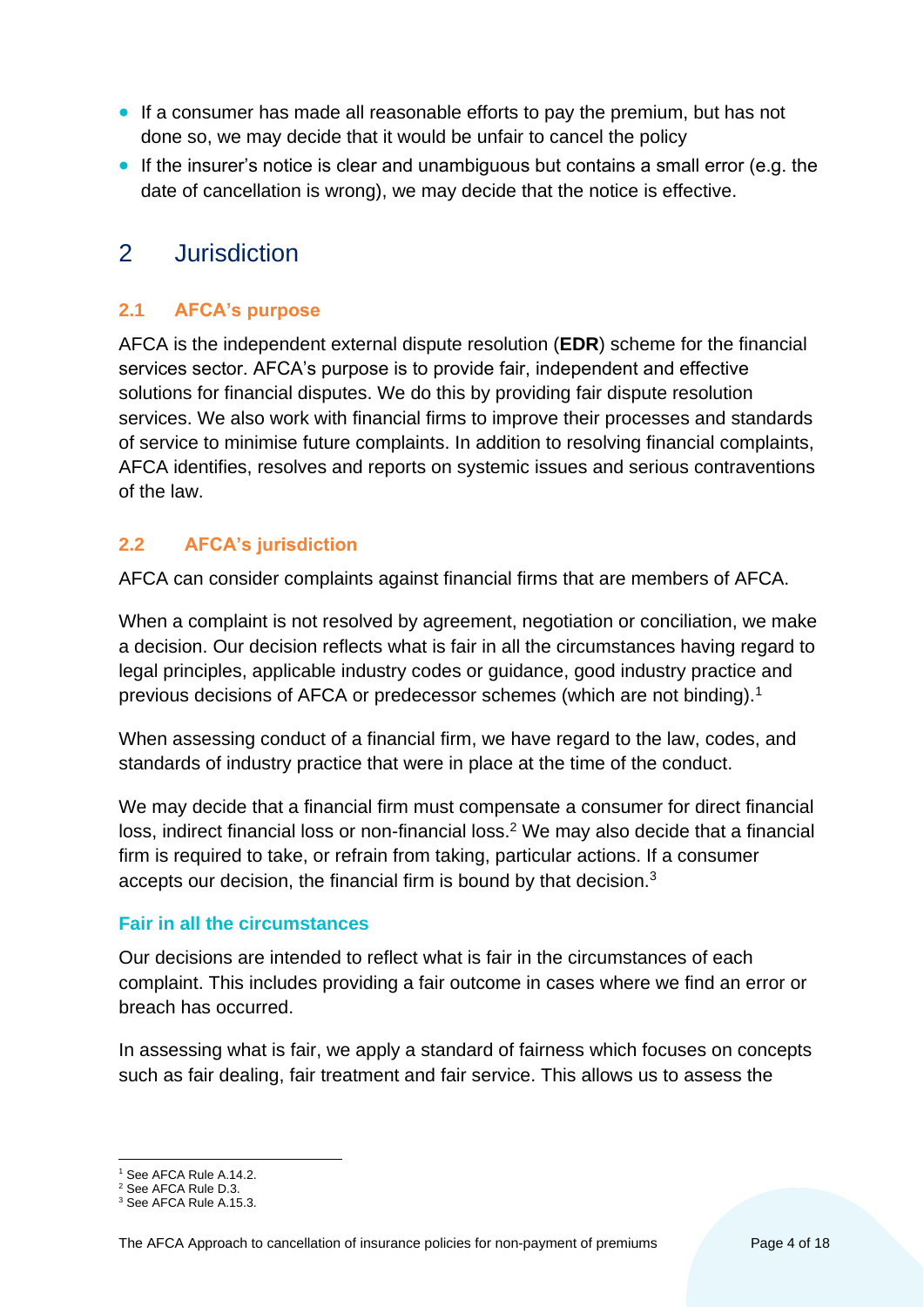conduct of a financial firm over the life cycle of the firm's relationship with its customer.

The primary focus of our investigation is to assess whether the financial firm breached its obligations to the consumer. However, we also consider the conduct of the consumer when determining a fair outcome.

# <span id="page-4-0"></span>3 In detail

# <span id="page-4-1"></span>**3.1 How should insurers cancel life insurance policies?**

# **Background**

Life insurance policies include income protection policies, total and permanent disability (TPD) policies, trauma policies (often called critical illness or crisis policies) and life (i.e. death) policies.

The law governing cancellation of life insurance policies is unclear. There are two possibilities:

- Section 210(5) of the Life Insurance Act governs the cancellation of all life insurance policies
- Section 210(5) only governs the cancellation of life insurance policies with a surrender value, and s59 of the ICA governs the cancellation of all other life insurance policies.

# **AFCA's approach**

AFCA will proceed on the basis that s210(5) of the Life Insurance Act applies to the cancellation of all life insurance policies.

# **Why does AFCA consider this approach is fair?**

AFCA must do what is fair in all the circumstances after having regard to relevant legal principles, good industry practice, industry codes and previous decisions.

Arguments can be made that section 210(5) applies to *all* life insurance policies. Arguments can also be made that section 210(5) *only* applies to life policies with a surrender value. Experienced insurance lawyers agree that the law is unclear and disagree on which interpretation is better.

A notice given under section 210(5) provides the insured with an opportunity to maintain their policy by paying the premium before the policy is cancelled. In contrast, a notice given under section 59 states that the policy will be cancelled and does not give the insured an opportunity to prevent the cancellation.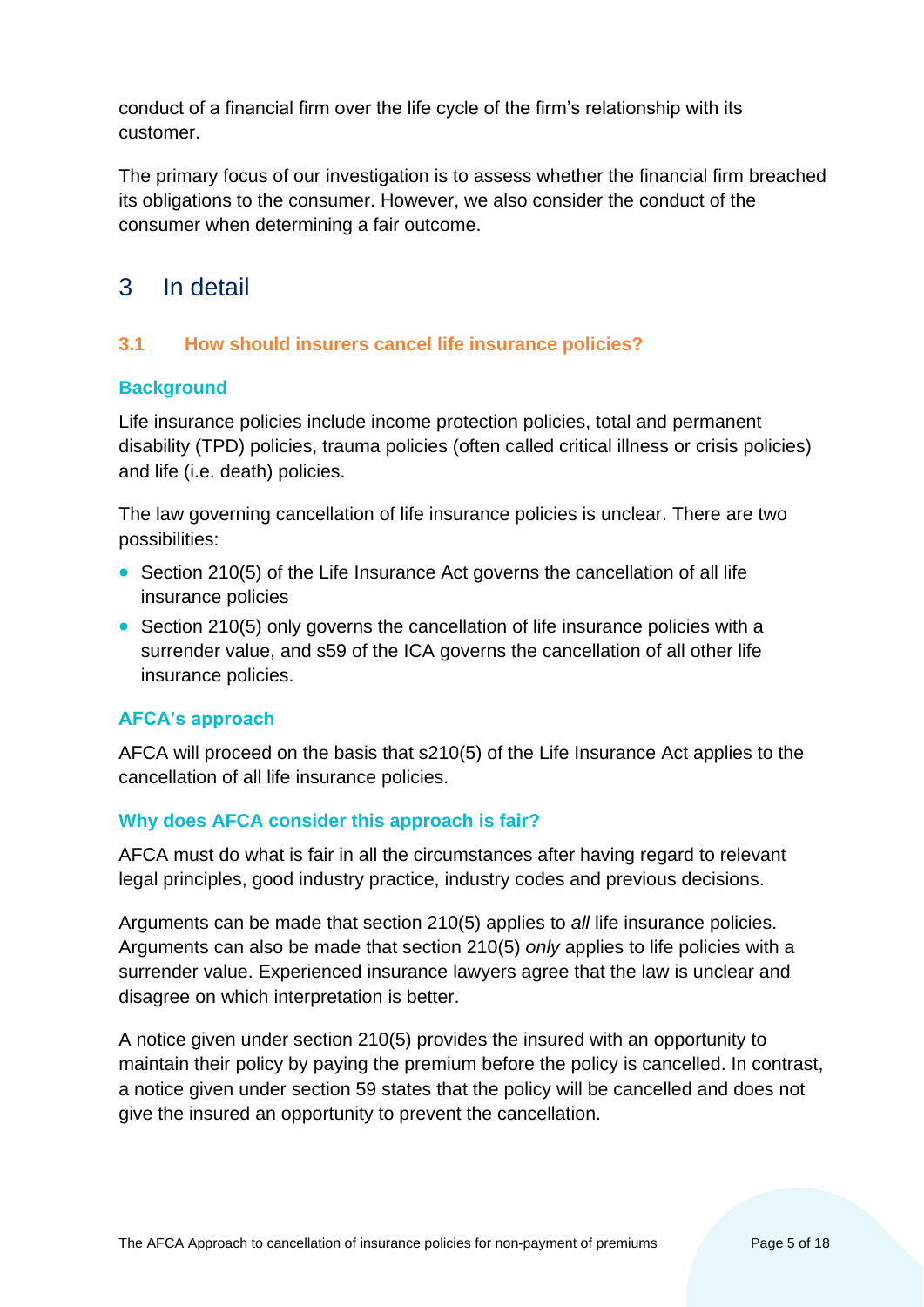Life insurance is usually a medium to long term product. As a person gets older, their medical history is likely to become more extensive, and it becomes harder to obtain a new life insurance policy.

# **Why is section 210(5) better suited to life insurance policies?**

Existing life insurance policies – even those without a surrender value – may have significant value to customers and it is not fair for that value to be easily lost. For this reason, AFCA considers that the cancellation procedure set out in section 210(5) is better suited to life insurance than the cancellation procedure set out in section 59.

Section 210(5) provides greater flexibility for insurers to keep customers by giving them a final opportunity to pay the premium.

To maintain consistent decision-making, AFCA will uphold the approach (and previous decisions) of predecessor schemes, by agreeing that section 210(5) applies to all life insurance policies, and that compliance should not be difficult.

#### **How can insurers comply with section 210(5)?**

Section 210(5) says an insurer can cancel a policy for non-payment of a premium by giving a written notice to the policy owner. The notice must state:

- The premium amount and due date
- That the policy will be cancelled 28 days after the notice is given (if the premium is not paid) or 28 days after the premium due date, whichever is later. See below on when the notice is given.

In most cases, if this is done, AFCA will consider the insurer has fairly cancelled the policy.

AFCA may still say it is fair to consider the policy cancelled, even if an insurer has not strictly complied with all these requirements. For example, the insurer may have sent a clear notice but nominated the wrong date as to when the policy was cancelled. AFCA may consider the policy to be cancelled on the correct date if the insured has made no effort to pay the premium before then.

#### **Examples of compliant s210(5) notices**

See Appendix A for examples of notices AFCA considers compliant with section 210(5).

# <span id="page-5-0"></span>**3.2 How should insurers cancel general insurance policies?**

#### **There are two ways available to an insurer**

An insurer can cancel a general insurance policy due to non-payment of premium in two ways under the ICA. The insurer can either follow the process set out in section 59 or following a policy provision consistent with section 62. However, the second option only applies if the premium is paid by seven or more instalments in a year.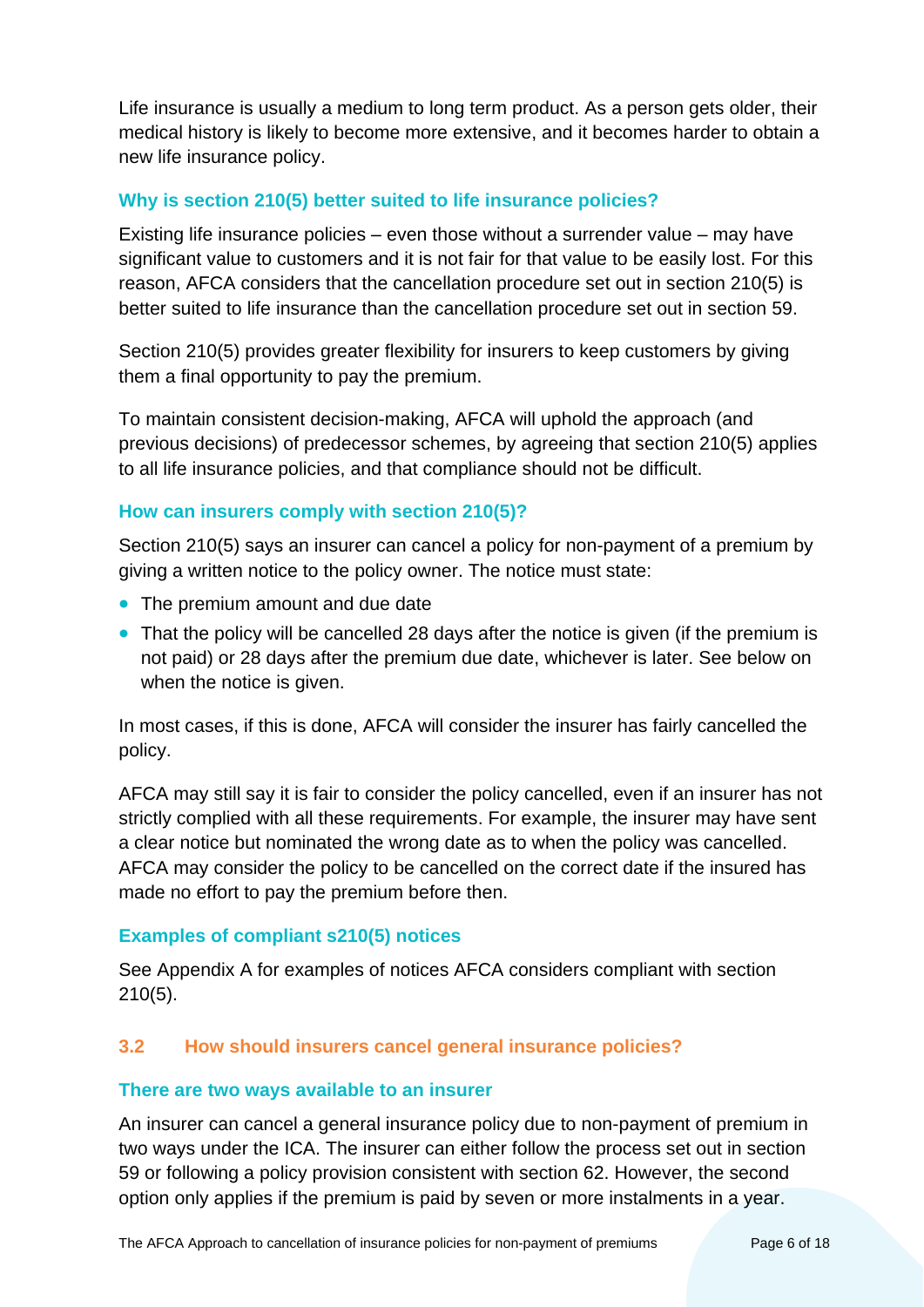#### **How can an insurer comply with section s59?**

An insurer must give notice in writing of any proposed cancellation. This notice should clearly set out the insurer's intention to cancel the policy.

The notice should include the date of the proposed cancellation and the reasons for it as a matter of good industry practice.

Once the notice is given, the policy is then cancelled at the latest of the following times:

- Three business days after the notice is given
- $\bullet$  If a time is specified in the contract that time
- If a time is specified in the notice that time.

#### **Can the section 59 notice allow an insured to pay the overdue premium?**

Insurers sometimes provide the insured with a final opportunity to pay the premium in the section 59 notice. This may not comply with section 59.

AFCA's approach is to do what is fair in all the circumstances, going beyond strict compliance with the law, if its application would mean the outcome is unfair.

If an insurer sends a section 59 notice that gives an insured a final opportunity to pay the premium, AFCA may accept this if:

- AFCA is satisfied the notice was given
- The notice clearly explains that if the premium is not paid by the final due date, the insurer will cancel the policy
- The date of the policy cancellation is not before the final due date.

AFCA considers this is fair because:

- It provides an insured with a final opportunity to keep their policy
- The insurer can retain their customer
- The insured retains the protection of receiving the minimum notice allowed under section 59.

This approach keeps consumer protections in place and allows insureds to maintain their loyalty and relationship with the insurer. It also protects insureds from having to disclose to another insurer that they had a policy cancelled.

It is important to note however that if the insurer wants to cancel the policy in strict compliance with section 59 – without giving the customer a final chance to pay the premium – it can still do so.

#### **How does section 62 apply?**

Section 62 allows an insurer to cancel a general insurance contract without notice if: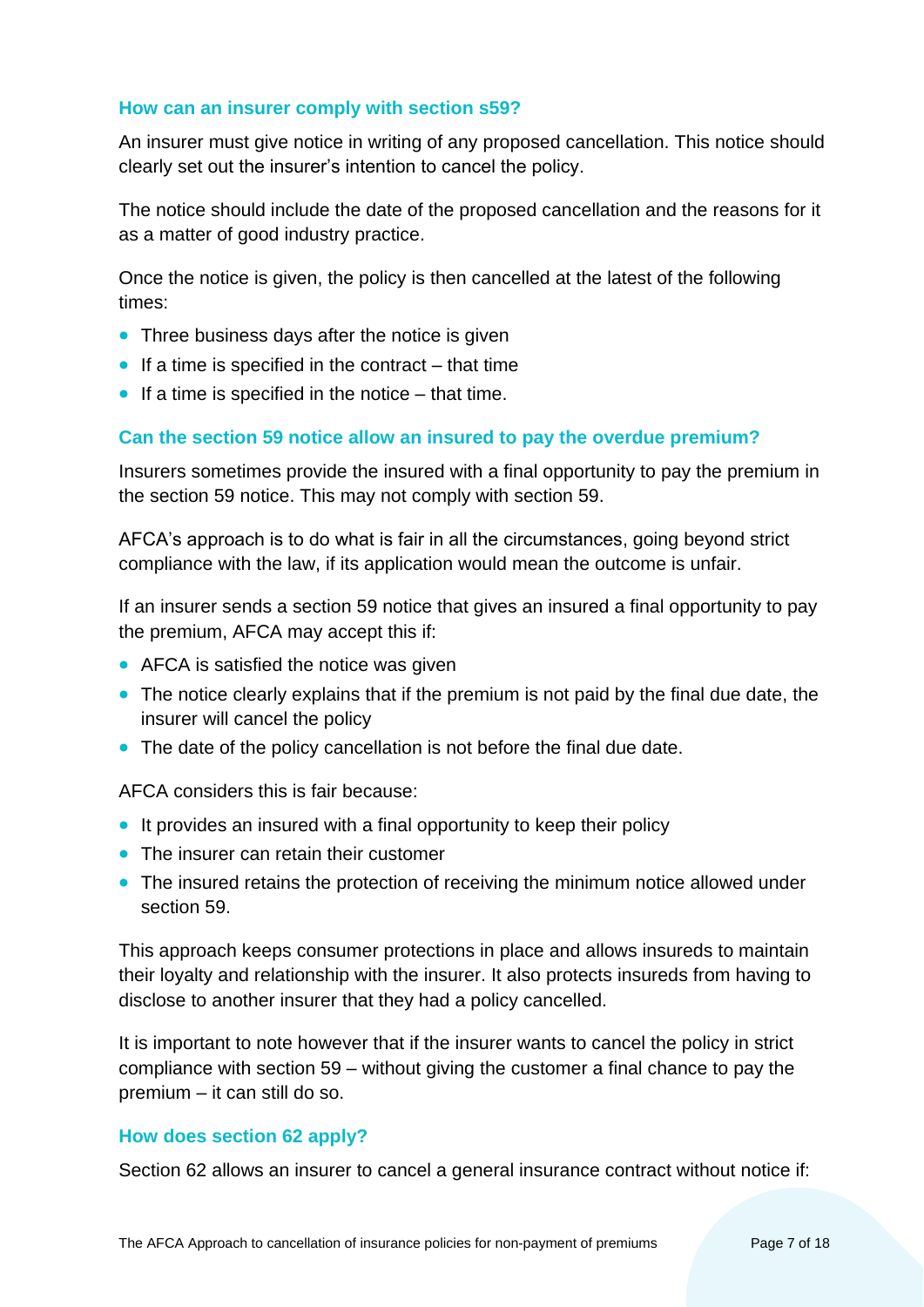- A policy provision is inconsistent with sections 59 and 72A
- The insurer is relying on this provision when exercising a right to cancel
- An instalment premium has remained unpaid for at least a month
- The insurer clearly informed the insured of the effect of the provision before the contract started.

This only applies when the premium is payable in seven or more instalments in a year.

AFCA will also consider the General Insurance Code of Practice. This says insurers will send written notice of:

- Non-payment at least 14 days before cancellation; and
- The policy cancellation. This may be sent before the policy is cancelled or within 14 days afterwards.

# <span id="page-7-0"></span>**3.3 How should insurers cancel hybrid policies?**

# **Notice must comply with section 210(5) and s59**

Some policies are underwritten by both a general and life insurer. AFCA has seen this in consumer credit insurance products. Even though these products are sold as one policy, it is clear a life policy and a general insurance policy have been bundled together, creating a 'hybrid policy'.

When an insurer wants to cancel a hybrid policy, it may not be clear whether section 210(5) or section 59 applies.

A determination made by a predecessor scheme said<sup>4</sup> it is fair to treat these as hybrid policies covering both life and general insurance products. That determination also said it is fair that when cancelling such a hybrid policy, insurers should send a notice that complies with both section 210(5) and section 59.

AFCA considers it is fair to follow this determination. It was a decision made by a panel. It provides certainty and consistency as to how these hybrid policies should be cancelled.

Therefore, insurers should use a notice that complies with both sections. Example 4 in Appendix A provides sample wording.

<sup>1</sup> <sup>4</sup> Determination 495829

The AFCA Approach to cancellation of insurance policies for non-payment of premiums Page 8 of 18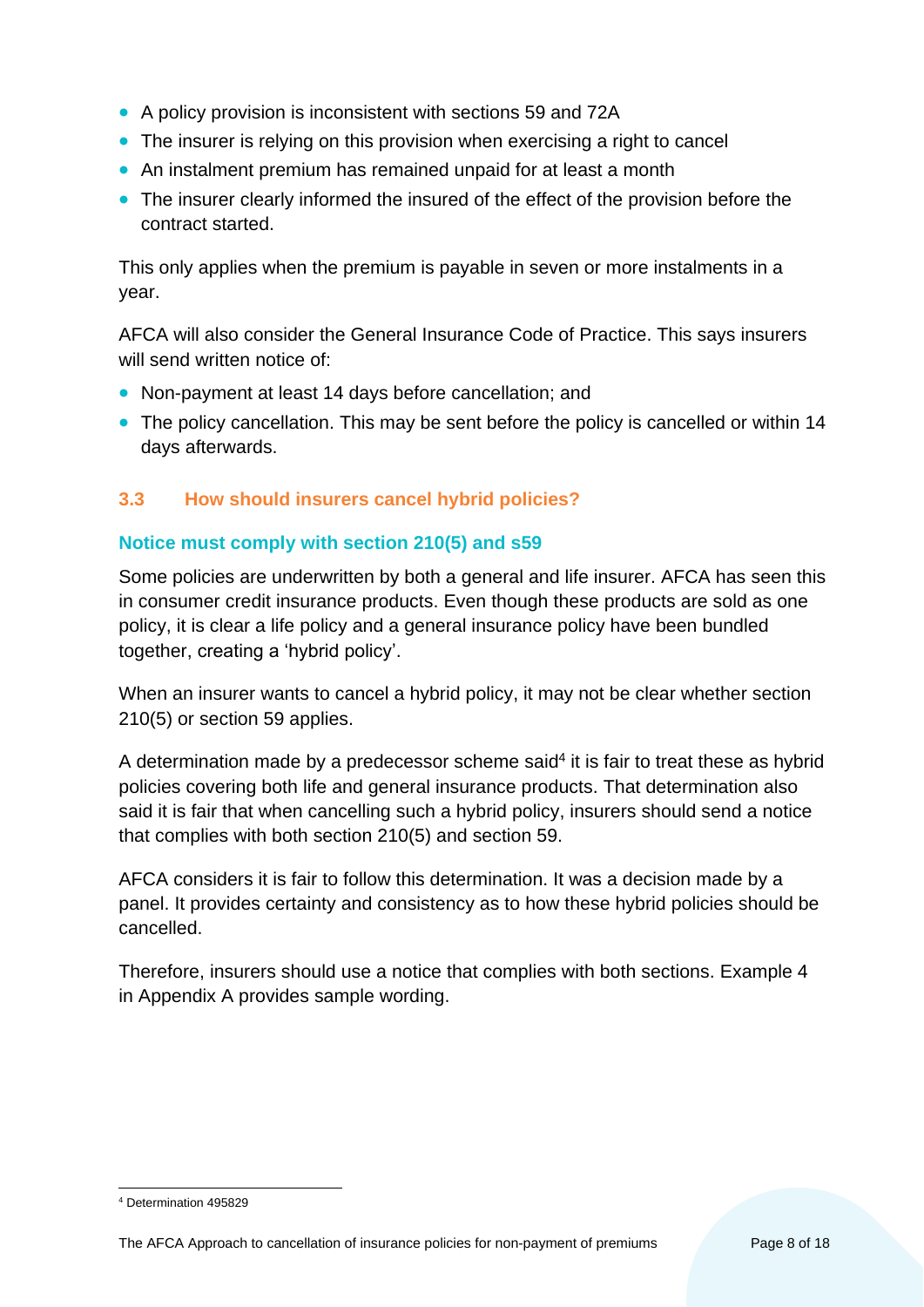#### <span id="page-8-0"></span>**3.4 Matters that AFCA takes into consideration**

#### **When is the notice given?**

The notice is not 'given', for the purposes of either s210(5) or s59, on the date it issued.

If the notice is sent by email, then the notice will be given on the day the email is sent (assuming it does not bounce back). This is presuming the insurer has otherwise complied with the requirements under the *Electronic Transactions Act 1999* (Cth).

If the notice is sent by post, AFCA will follow the approach in section 160 of the *Evidence Act 1995* (Cth)*.* Under the current terms of section 160, we will deem the notice to have been received (and therefore 'given' for the purposes of section 210(5)) on the seventh working day after it was posted. This is unless the insurer can show the notice was delivered earlier.

Some insurers use multiple communication methods to inform a customer about the impending cancellation, for example, text and email. This is best practice and is encouraged. However, AFCA will normally consider it sufficient if the insurer can show it has given notice following the relevant law.

The [AFCA Approach to proof of despatch](https://www.afca.org.au/media/930/download) provides further guidance on dealing with these issues.

#### **What if the insured is no longer at the address?**

Under section 72A of the ICA, an insurer can give notice by sending a document to the person's last known address. This applies to s59 notices. For s210(5) notices, section 28A of the Acts Interpretation Act 1901 contains similar wording.

Therefore, if an insurer has sent the document to the person's last known address, this would normally be sufficient. There may be exceptions to this though.

For example, if the insurer was aware the document was not going to be received. This may include when the document has been returned or the insured had previously informed the insurer they were no longer at that address.

In those cases, AFCA may consider it unfair for the policy to be cancelled unless the insurer can show it took all reasonable efforts to inform the insured through other ways. This may include contacting them by phone or email.

#### **What if the insured tries but fails to make a payment?**

If it appears that an insured took reasonable steps to pay the premiums, but for some reason the premiums remained unpaid, AFCA may find it unfair for the insurer to treat the policy as being cancelled, even if the notice otherwise complies with section 59 or section 210(5).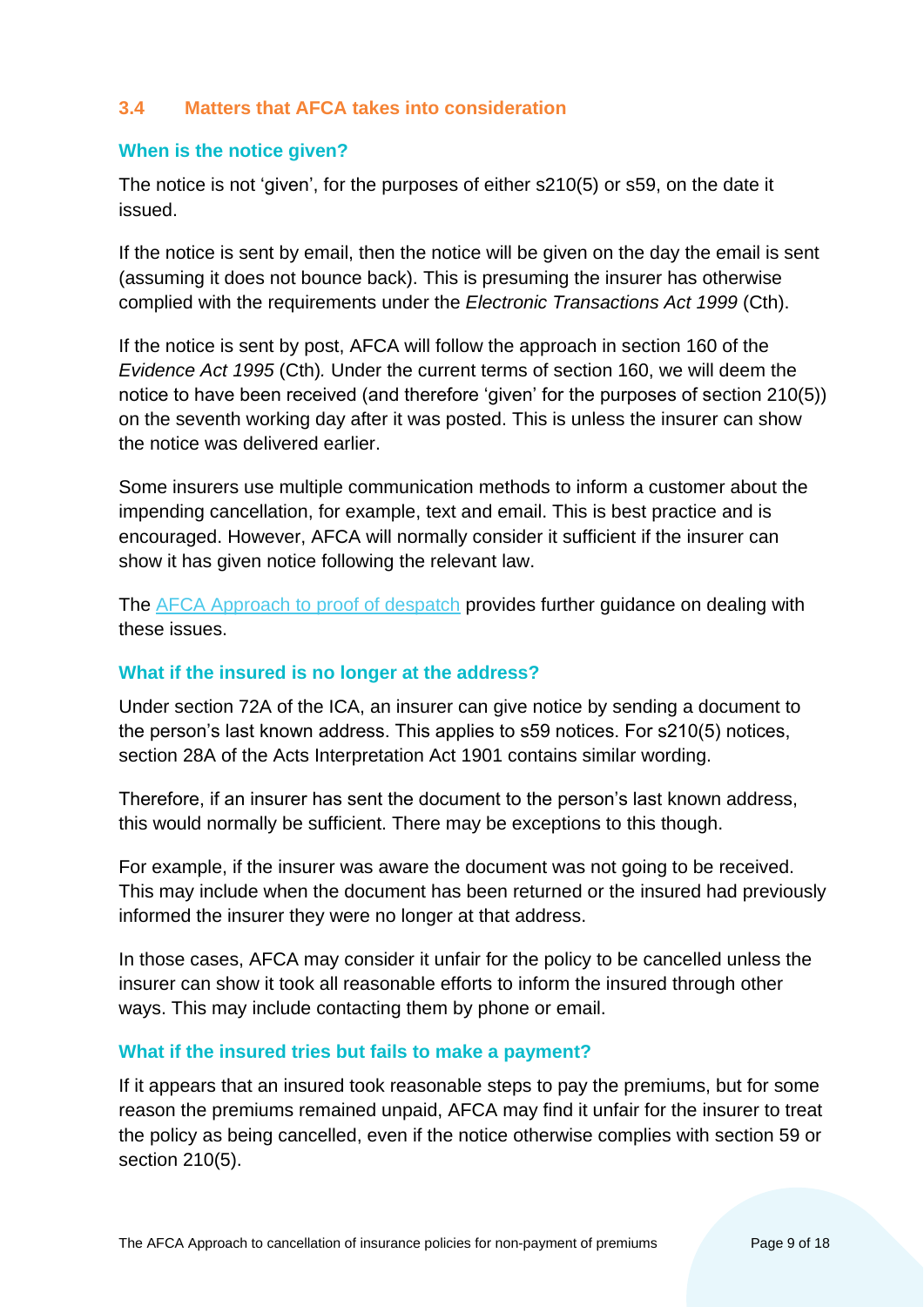For example, if an insured makes a mistake about which amount in an insurer's notice needs to be paid, and then does not pay the amount needed to avoid cancellation, AFCA may find it is unfair for the insurer not to allow their customer to fix the mistake and put the policy back in place.

Another example is when the insured had funds in an account, the account could be debited, but for some reason the insurer has been unable to debit the account.

By contrast, if an insured has not made sure there were enough funds, or taken any steps to pay the required premiums, AFCA is likely to find it is fair for the insurer to cancel the policy.

If a customer has told the insurer that they are experiencing financial hardship, but the insurer chose to cancel the policy without attempting to explore other arrangements, AFCA is unlikely to consider the cancellation as fair.

#### **What happens to the outstanding premiums?**

If AFCA finds the policy was not correctly cancelled, then the customer must pay any outstanding premiums.

There may be cases when an insured cannot pay the premium. For example, if premiums had not been paid for a long time and the insured is unable to pay the whole amount, a reasonable repayment plan should be put in place. This should not stop the insurer from assessing any claim in the meantime.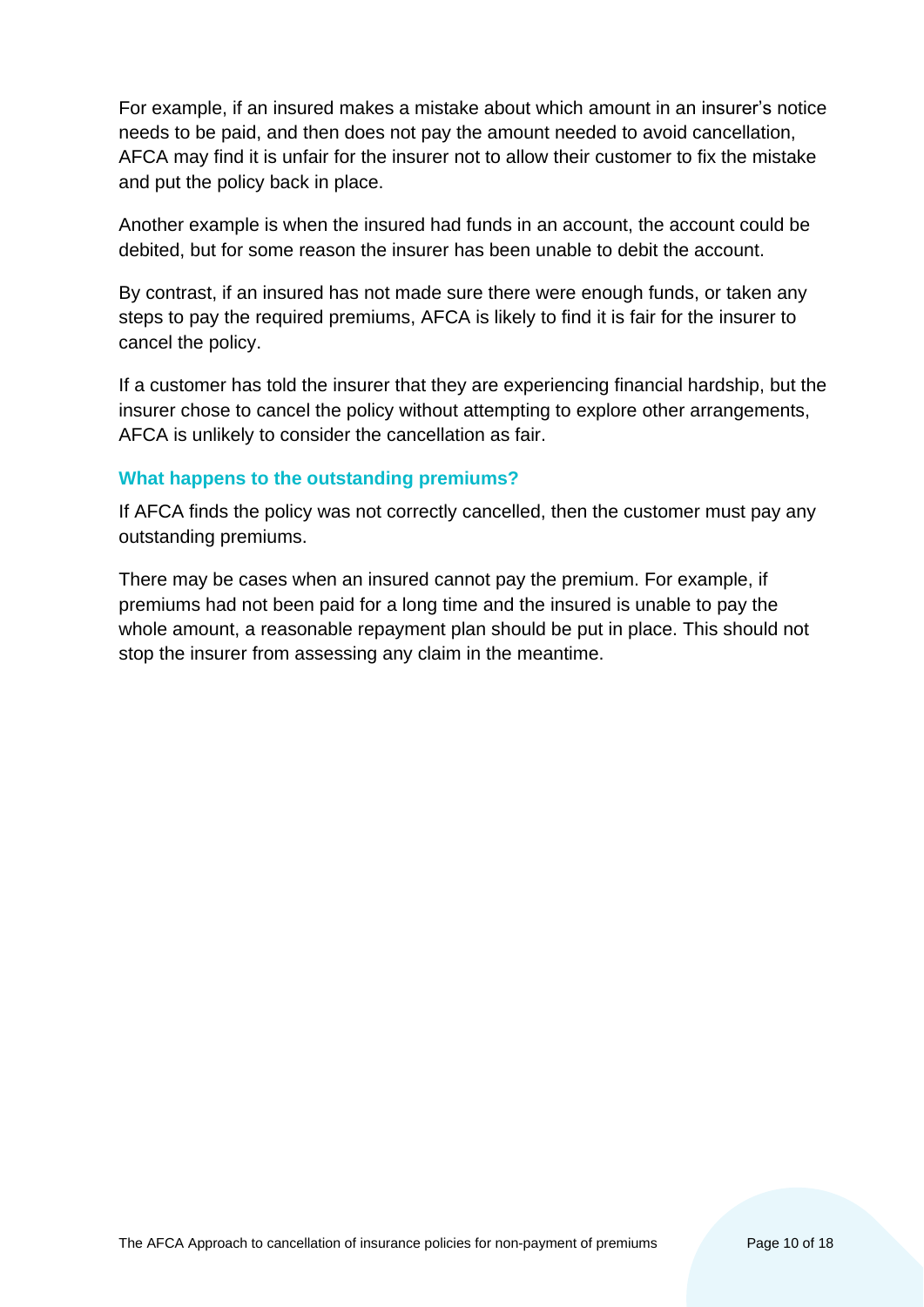# <span id="page-10-0"></span>4 Context

# <span id="page-10-1"></span>**4.1 Case studies**

# **Case study 1 – Life insurance policy (650217)**

On 13 September 2017, the insurer sent a notice headed, in large bold font, 'Approaching Cancellation Advice', and it said:

| <b>Billing amount</b> | \$1,191.54 |
|-----------------------|------------|
| Plus overdue amount   | \$591.45   |
| <b>Premium amount</b> | \$591.45   |

# **Your policy will lapse if the premium is not paid**

Our records indicate that we have still not received your premium. The premium is now one month overdue and the policy lapse effective 13 October 2017 if the total amount due is not paid in the next 30 days.

On 16 October 2017, the insurer sent another notice. It was headed, in large bold font, 'Cancellation Notice', and it said:

#### **Lapsed cover**

**Your valuable insurance benefits have now been cancelled.**

# The policy lapsed on 13 October 2017. **It is no longer in force and you cannot make a claim on it.**

The insurer sent its Approaching Cancellation Advice notice of 13 September 2017 by prepaid post. AFCA had regard to the principle in section 160 of the Evidence Act, which said (at the time) that a letter is deemed to be have been received by post on the fourth working day after it has been sent (although the Act now says seven days). That meant the complainant was deemed to have received the letter on Tuesday, 19 September 2017. AFCA found that it was fair to treat the notice as having been 'given', for the purposes of section 210(5) of the Life Insurance Act, on the date it was received by the complainant.

There are only 25 days between 19 September 2017 and the cancellation on 13 October 2017. That is less than the 28 days' notice required. AFCA found on that basis that the cancellation did not comply with section 210(5) of the Life Insurance Act.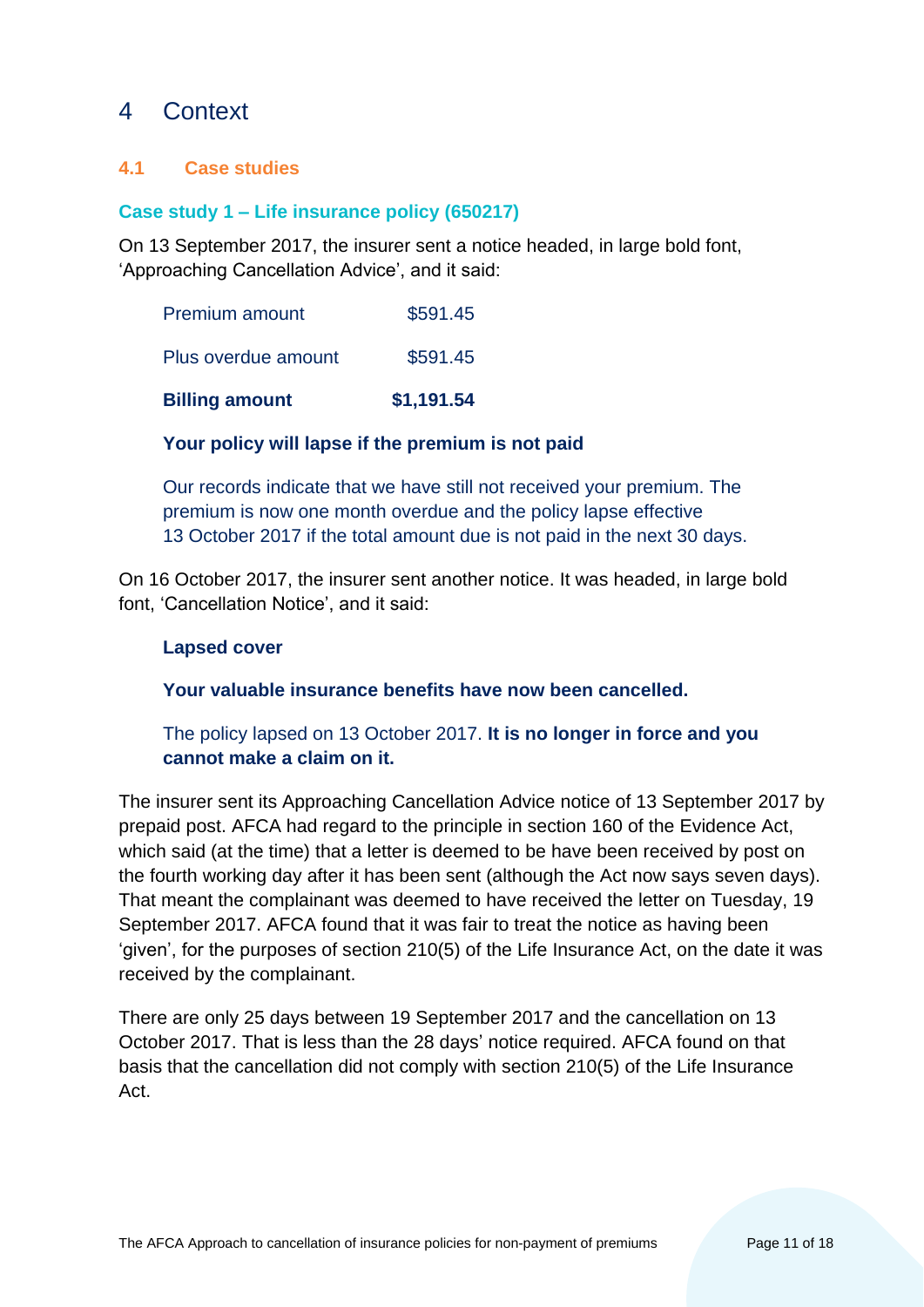# **Case study 2 – General insurance policies (662128)**

In 2011, the complainant took out a pet insurance policy for her two-year-old dog. In 2018 she was hospitalised for a month. While she was in hospital, the insurer cancelled the policy for non-payment of premiums.

When the complainant left hospital, she asked the insurer to reinstate the policy, but the insurer refused.

AFCA determined that it was unfair for the insurer to refuse to reinstate the policy, even though it was effectively cancelled in accordance with section 59. In determining the fairness of the outcome AFCA considered it relevant that the complainant:

- asked the insurer to reinstate the policy shortly after it was cancelled
- did not appear to have suffered a claimable loss between the cancellation of the policy and her request to reinstate it
- had a good reason for not paying the premium instalments or responding to the insurer's correspondence
- had maintained cover under the policy for a long time
- was substantially disadvantaged by the cancellation of the policy because she could not get a new policy with similar cover because her dog was now much older.

AFCA said the complainant needed to pay all missed premiums.

AFCA said the insurer was entitled to deny cover for any loss that occurred between the cancellation of the policy and the request to reinstate it.

# **Case study 3 – Hybrid policies (495829)**

The complainant held two mortgage protection policies for two loans. The hybrid policy provided benefits for life, disability and involuntary unemployment. The life benefit was payable by a life insurer. The other benefits were paid by a general insurer. The general insurer also administered the policy.

The complainant lodged a disability claim, that at first was accepted in part by the general insurer. However, benefits ceased to be paid because of non-payment of the premium and the general insurer saying it had cancelled the whole policy as a result.

The complainant disputed this saying he had not received the letters.

The panel considered the letters, as well as the policy, to determine whether the insurer could deny the claim on this basis.

The panel found there was both a life policy and a general insurance policy bundled together in this product. Further:

• A life policy can only be cancelled for non-payment of a premium pursuant to section 210(5)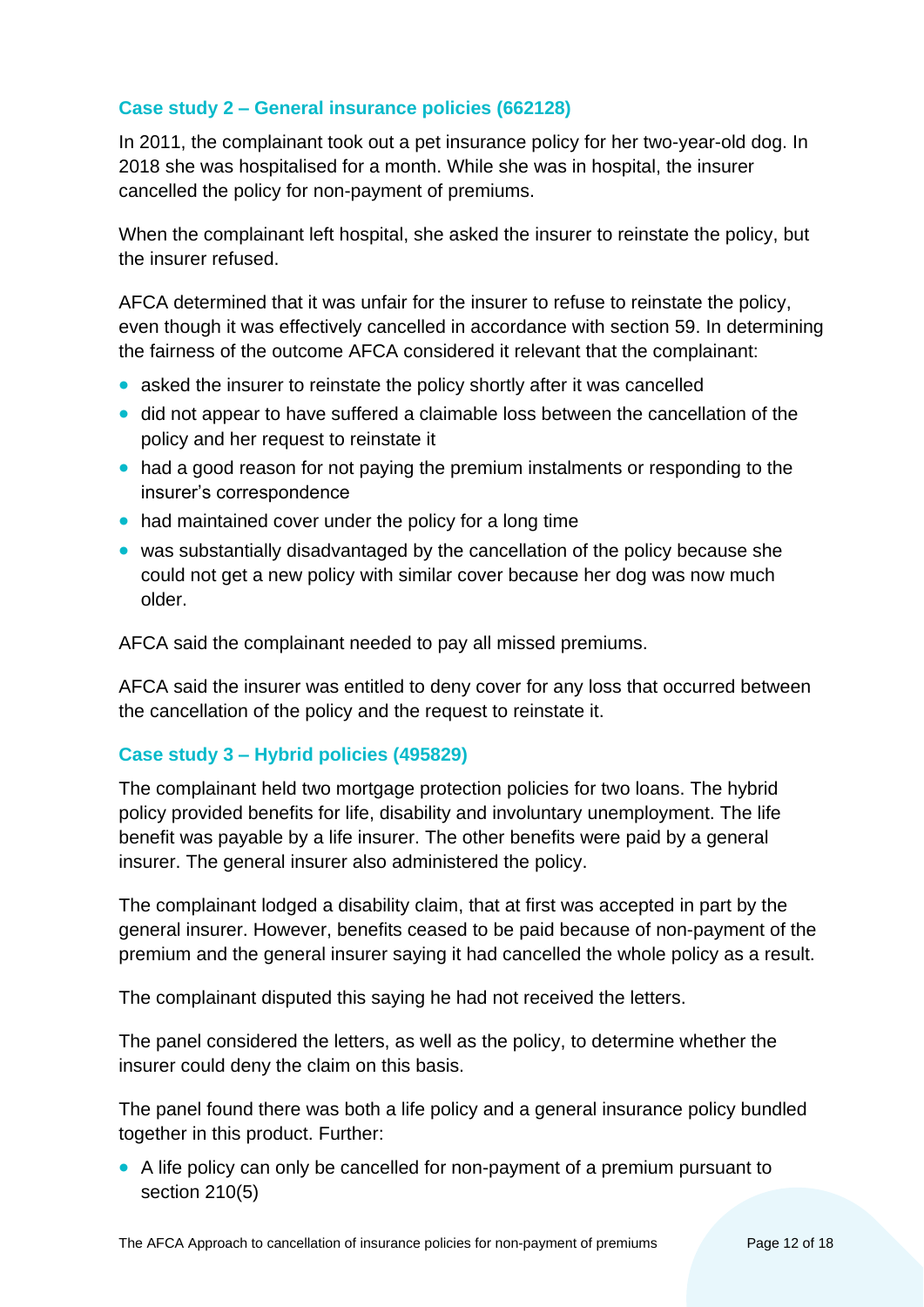• A general insurance policy can only be cancelled due to non-payment of a premium under section 59 (section 62 was not relied on, or applicable in this case)

The panel then looked at the letters sent by the general insurer. The panel was not satisfied it complied with either provision.

The panel made the following comments about these types of policies:

The structure of the policy was such that it is fair to treat them as hybrid policies covering both life and general insurance products. Therefore, it is fair that when a financial firm is seeking to cancel a hybrid policy, it should provide a notice that complies with both s210(5) and s59.

In this case, the insurer's letter did not comply with either provision, either individual or collectively. Therefore, it was not fair for the insurer to deny the claim on this basis.

# <span id="page-12-0"></span>5 References

#### <span id="page-12-1"></span>**5.1 Definitions**

| Term            | <b>Definition</b>                                                                                 |
|-----------------|---------------------------------------------------------------------------------------------------|
| Complainant     | a person who has lodged a complaint with AFCA                                                     |
| Insured         | a person or organisation covered by insurance                                                     |
| Surrender value | the amount the insured will get from the life insurance company after leaving<br>the policy early |

# <span id="page-12-2"></span>**5.2 Useful links**

| <b>Document type</b> | <b>Title / Link</b>                                                                      |
|----------------------|------------------------------------------------------------------------------------------|
| <b>AFCA Rules</b>    | afca.org.au/rules                                                                        |
| Act                  | Life Insurance Act 1995 (Cth)<br>www.legislation.gov.au/Details/C2017C00057              |
| Act                  | Insurance Contracts Act 1984 (Cth)<br>www.legislation.gov.au/Details/C2019C00115         |
| Act                  | Evidence Act 1995 (Cth)<br>www.legislation.gov.au/Details/C2018C00433                    |
| Code                 | Life Insurance Code of Practice<br>www.fsc.org.au/policy/life-insurance/code-of-practice |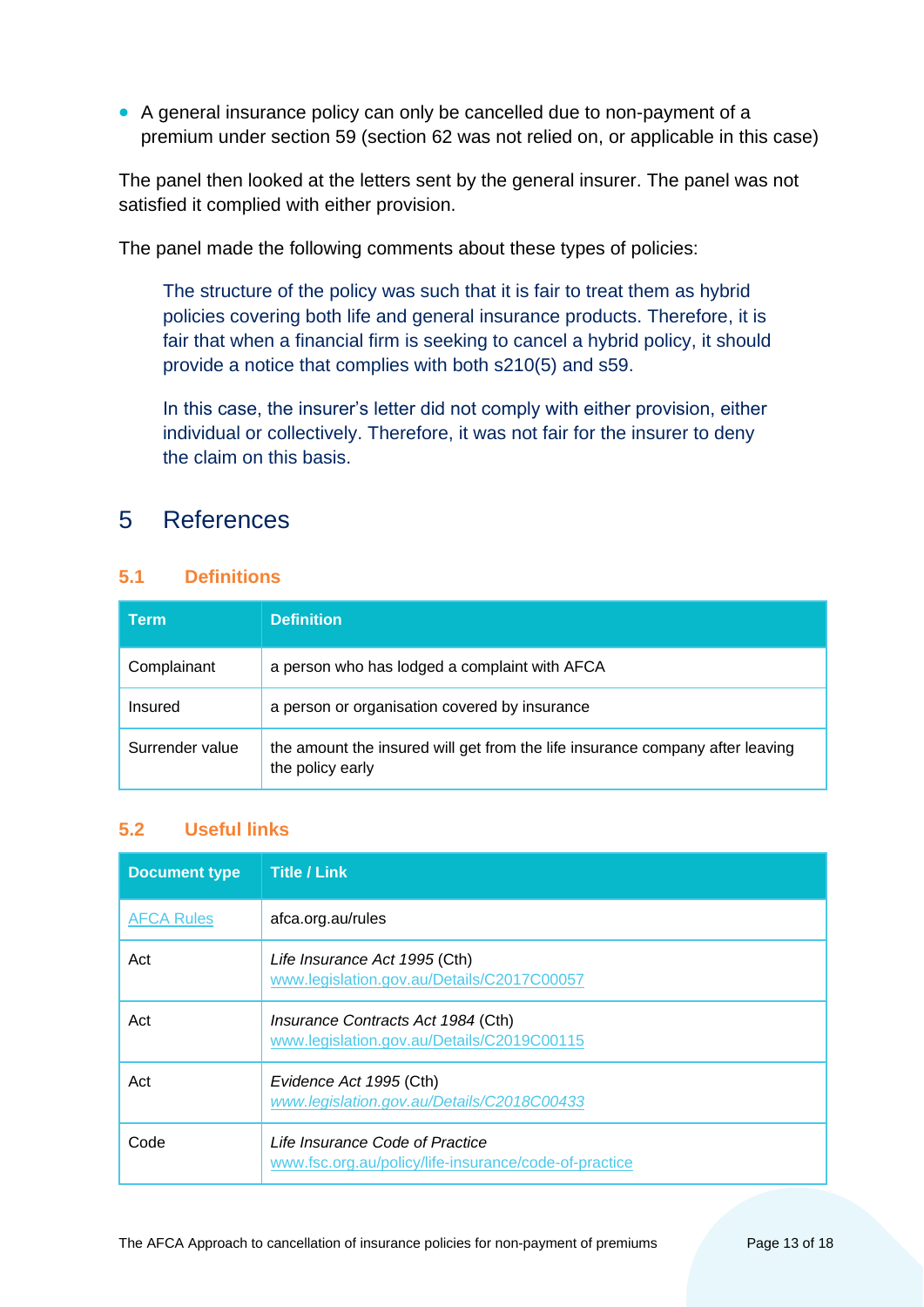# <span id="page-13-0"></span>Appendix A – Example notices

#### **Example 1 – section 210(5) notice where one premium overdue**

[Customer name]

[Customer postal address]

1 January 2021

Dear Customer

#### **Cancellation of your insurance policy**

You have not paid the premium for your [insert product name] policy. Your policy will be cancelled if you do not take action soon.

| Premium due date   Premium amount | <b>Action required</b>                                                                      |
|-----------------------------------|---------------------------------------------------------------------------------------------|
| 31 December 2020   \$100.00       | Your policy will be cancelled if<br>we do not receive the premium<br>before 9 February 2021 |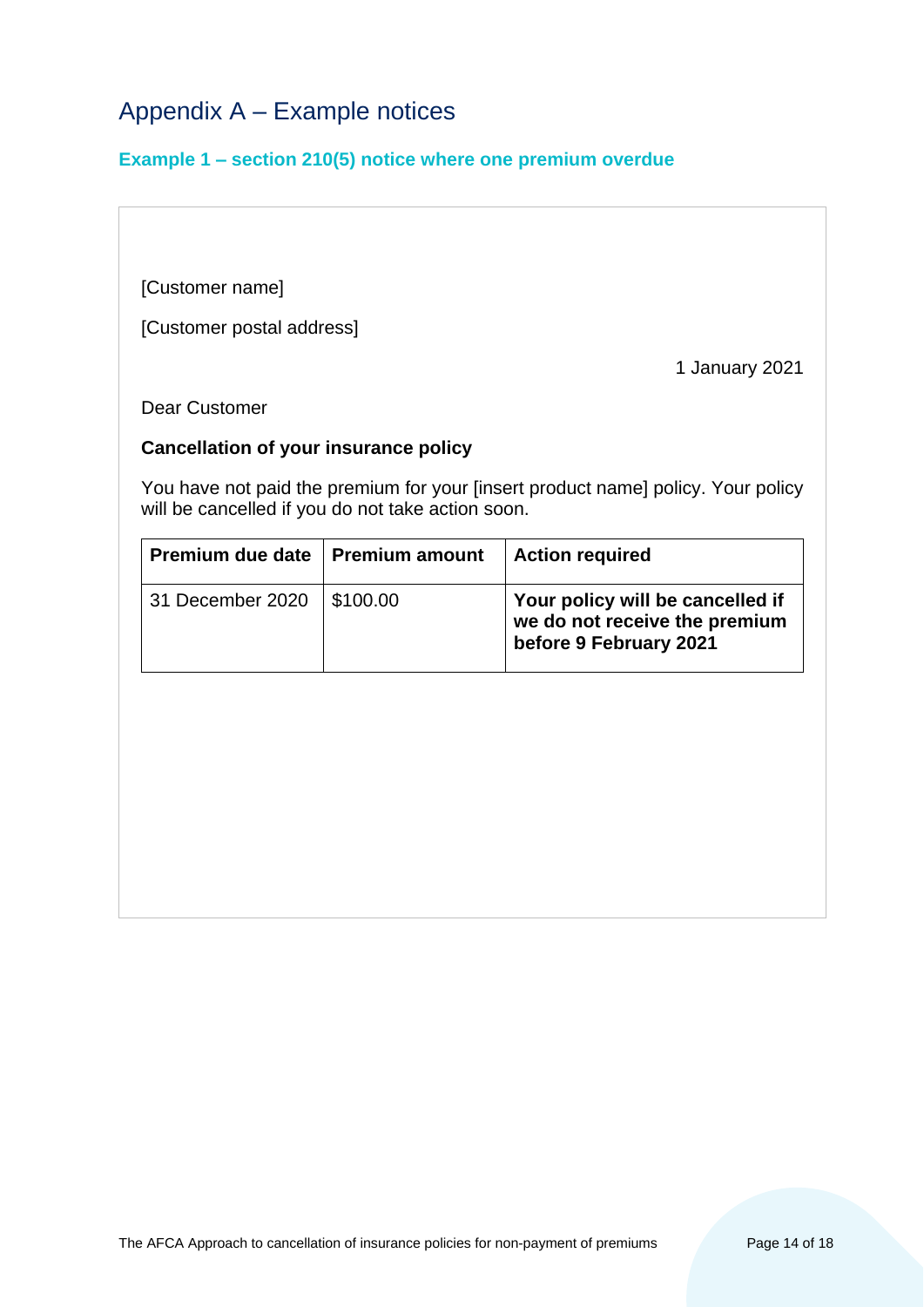# **Example 2 – section 210(5) notice where one premium overdue and another due soon**

[Customer name]

[Customer postal address]

1 January 2021

Dear Customer

# **Cancellation of your insurance policy**

You have not paid the premium for your [insert product name] policy. Your policy will be cancelled if you do not take action soon.

| Premium due date | <b>Premium amount</b> | <b>Action required</b>                                                                      |
|------------------|-----------------------|---------------------------------------------------------------------------------------------|
| 31 December 2020 | \$100.00              | Your policy will be cancelled if<br>we do not receive the premium<br>before 9 February 2021 |
| 31 January 2021  | \$100.00              | Pay the premium by the due<br>date                                                          |

[Note that if this customer pays \$100.00, but not \$200.00 before 9 February 2020, the policy cannot be cancelled]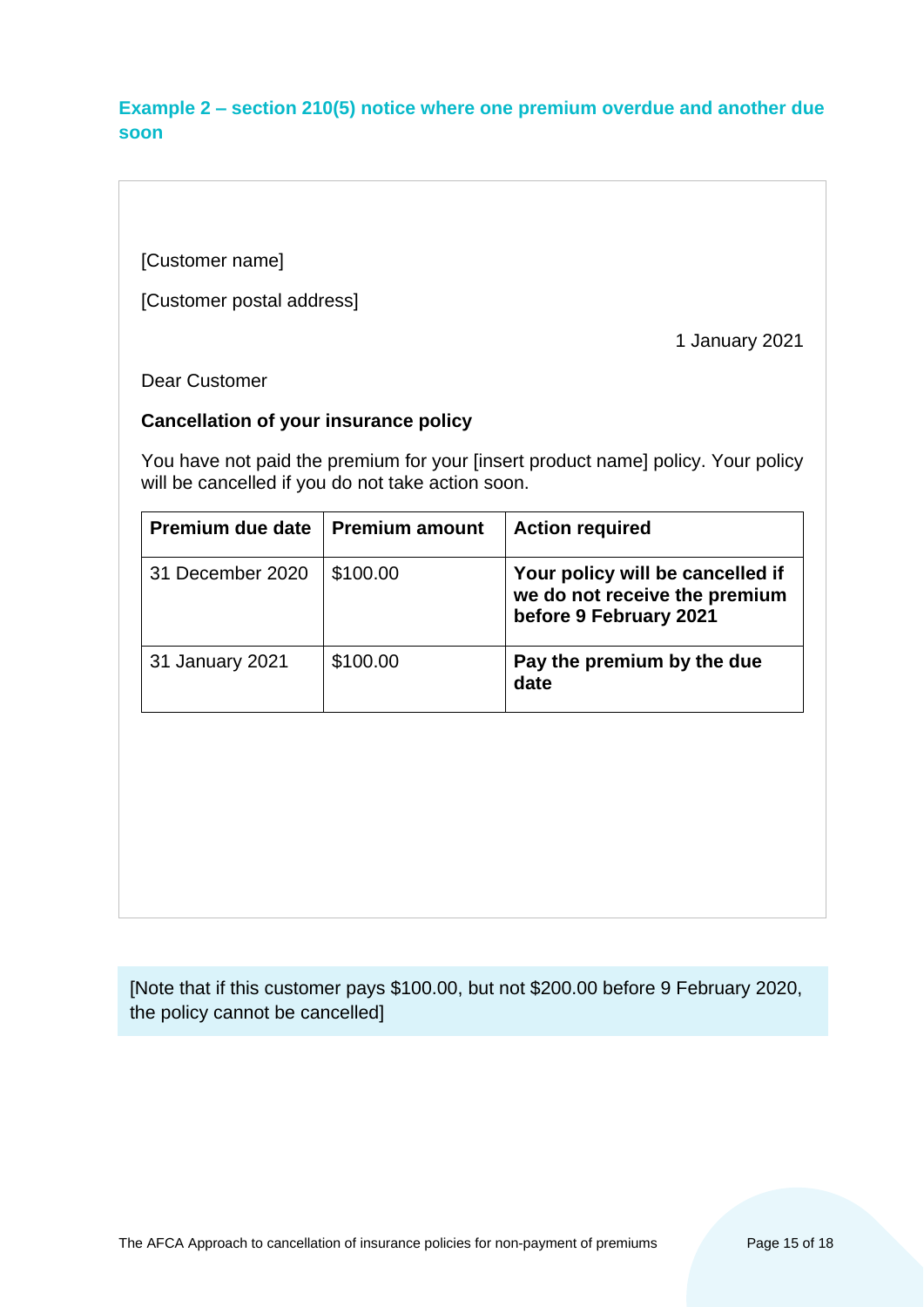# **Example 3 – section 210(5) notice where two premiums overdue and another due soon**

[Customer name]

[Customer postal address]

1 January 2021

Dear Customer

### **Cancellation of your insurance policy**

You have not paid the premium for your [insert product name] policy. Your policy will be cancelled if you do not take action soon.

| Premium due date | <b>Premium amount</b> | <b>Action required</b>                                                                      |
|------------------|-----------------------|---------------------------------------------------------------------------------------------|
| 30 November 2020 | \$100.00              | Your policy will be cancelled if<br>we do not receive the premium<br>before 9 February 2021 |
| 31 December 2020 | \$100.00              | Your policy will be cancelled if<br>we do not receive the premium<br>before 9 February 2021 |
| 31 January 2021  | \$100.00              | Pay the premium by the due<br>date                                                          |

[Note that if the complainant pays \$200 (but not \$300) by 9 February the policy cannot be cancelled]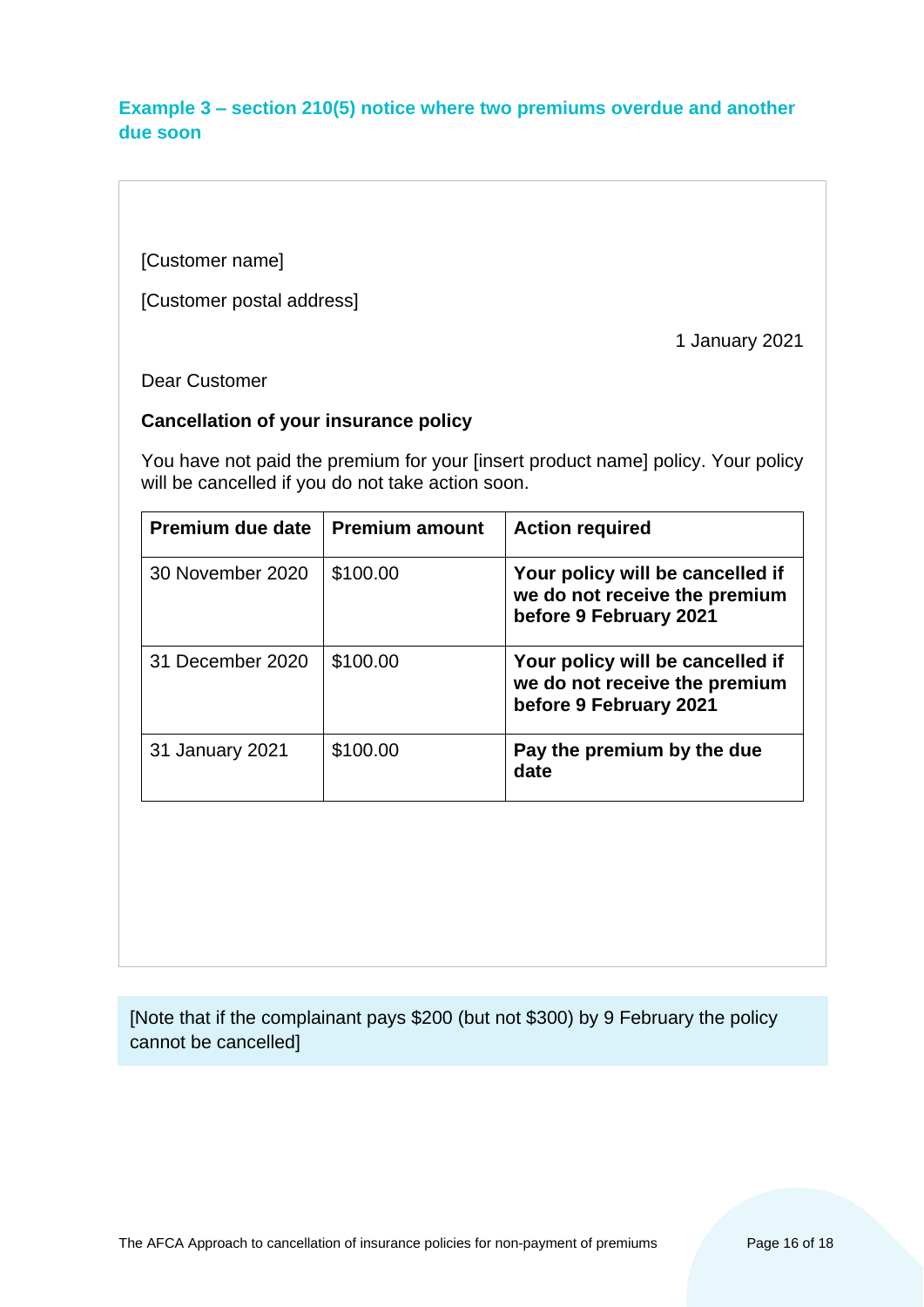# **Example 4 – sample wording for hybrid policies and/or section 59**

[Customer name]

[Customer postal address]

1 January 2021

Dear Customer

#### **Cancellation of your insurance policy**

Your premium of \$XXX due on Y has not been paid.

If you do not pay this premium by 15 February 2021, we will cancel your policy the following day.

If you would like to pay this premium, you can do so in the following ways: …

[Note: We have allowed about 45 days between the date of the letter and the proposed date of cancellation. This accounts for the following:

- six weekends, and public holidays, that may need to be included when counting the 20 business days allowed in s59 and the 7 business days under the Evidence Act
- any potential delays between when the letter is issued to when it is posted]